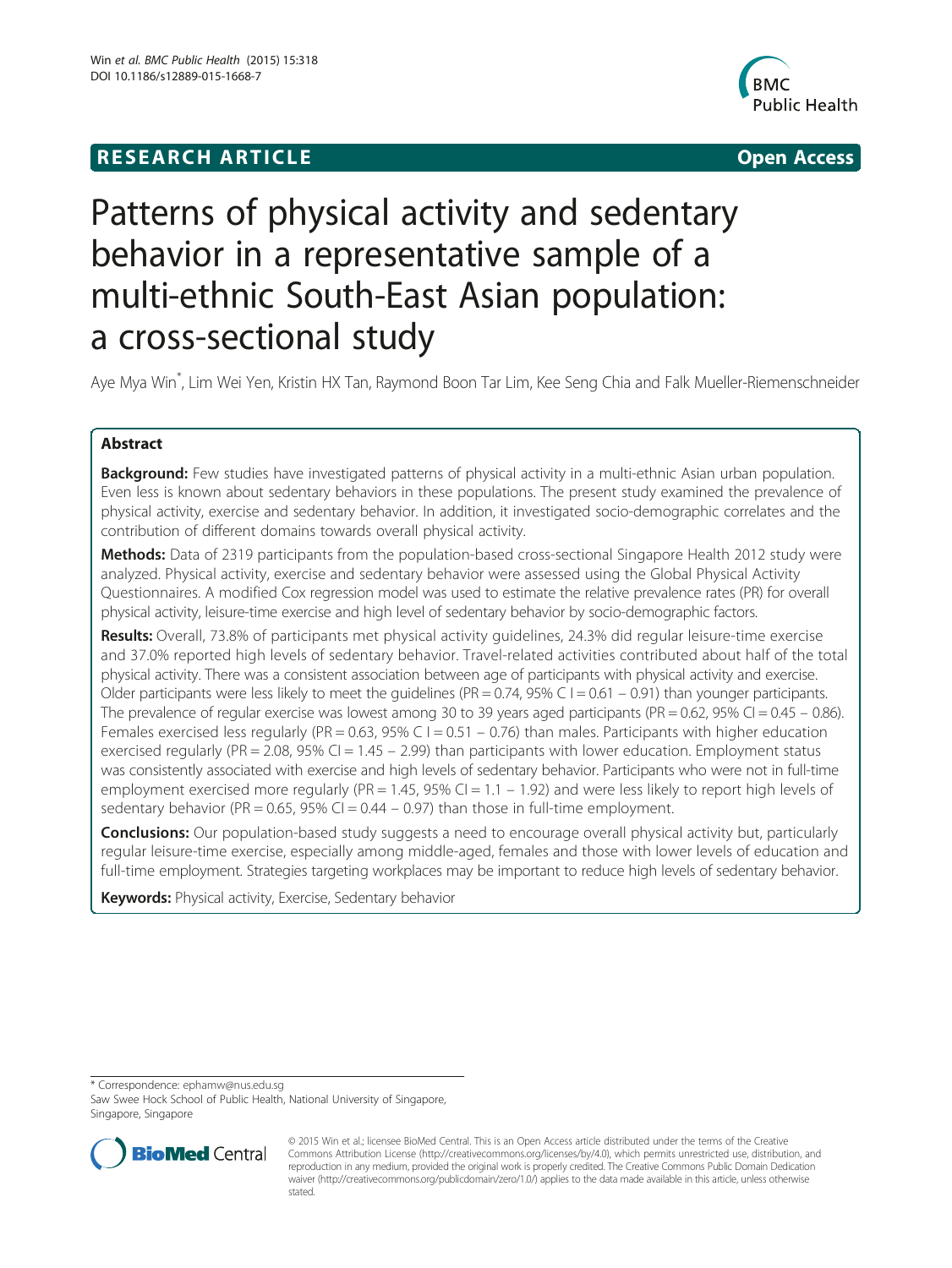## Background

The health benefits of physical activity have been widely documented. Regular moderate-intensity physical activity in adults can reduce the risk of hypertension, coronary heart disease, stroke, diabetes, breast and colon cancer, depression and risk of falls [[1\]](#page-9-0). Physical inactivity causes more than 5.3 million deaths that occurred worldwide in 2008 [[2\]](#page-9-0). WHO has stated that men are physically more active than women globally and the prevalence of insufficient physical activity, ie not meeting the WHO recommended physical activity guideline in South East Asia is lowest among all WHO regions with 15% for men and 19% for women [\[3](#page-9-0)]. Singapore is experiencing an increase in non-communicable diseases [\[4](#page-9-0)], for instance the prevalence of diabetes and obesity among 18 to 69 years Singaporeans has increased from 8.2% and 6.9% in 2004 to 11.3% and 10.8% in 2010 respectively [[5\]](#page-9-0). Patterns of physical activity may play an important role in such developments and have been investigated in many countries [[6](#page-9-0)-[11\]](#page-9-0). However little is known about overall physical activity and exercise, but especially about domain-specific contributions towards physical activity, as well as their determining factors in the multi-ethnic Singaporean context. This specific information regarding the type of physical activity can be relevant, firstly because it has been suggested that the health benefits of certain types and intensities of activities might not be the same, and secondly, because public health implications and necessary health promotion strategies could differ depending on observed patterns [[12](#page-9-0)-[15\]](#page-9-0).

More recently, sedentary behavior has been identified as an independent risk factor for many chronic diseases, such as diabetes, hypertension, heart disease, obesity, colon cancer and psychological distress [\[16](#page-9-0)-[21](#page-9-0)]. Up to date systematic reviews and meta-analysis have confirmed these detrimental associations between sedentary behavior and health [\[22,23](#page-9-0)]. Sedentary behavior is defined as any waking behavior characterized by an energy expenditure not exceeding 1.5 metabolic equivalents (METs) while in a sitting or reclining posture [\[24](#page-9-0)]. Considering the negative impact of sedentary behavior on health, internationally there is a growing body of literature investigating sedentary behaviors in different population groups but cut-off points to define high levels of sedentary behavior have not been established [[25](#page-9-0)-[27](#page-9-0)]. A recent cohort study determined that prolonged sitting of more than 8 hours per day was significantly associated with higher all-cause mortality independent of physical activity [\[18](#page-9-0)]. Asian countries seem to have a particularly high level of sedentary behavior [\[28\]](#page-9-0). However, little is known about the situation in Singapore.

The overall goal of our study is to describe current patterns of physical activity, regular leisure-time exercise and high levels of sedentary behavior in a representative population-based study. This will help to guide the development of future health promotion strategies that aim to reduce the burden of overweight and obesity and chronic diseases. Specifically, we aim to determine the prevalence of sufficient physical activity, meeting exercise recommendations and engaging in high level of sedentary behavior. In addition we aim to investigate sociodemographic correlates and the contribution of different domains towards overall physical activity.

#### Methods

#### Study design and study population

A cross-sectional survey was conducted between August 2012 and March 2013. Singapore is a tropical country with no seasons due to its close proximity to the Equator. The temperature is relatively stable throughout the months of the year and therefore, seasonal variation was not considered for this study [[29\]](#page-9-0). A total of 14,200 households were selected randomly from the Database of Dwellings, a comprehensive database of all residential dwelling units in Singapore, maintained by the Singapore Department of Statistics [[30\]](#page-9-0). Selected households were notified by post and this was followed up by house visits to enumerate all household members who met the inclusion criteria. Eligible households were defined as households where at least one person staying in the household met inclusion criteria. Inclusion criteria were Singaporeans or permanent residents who were born in the period of July 1933 to June 1994 and who stayed at least 4 days each week in the household and will be staying in the same household for the next 3 months or longer. Exclusion criteria were those who were pregnant, had severe mental retardation or mental illness (e.g. acute schizophrenia and dementia), had stroke or injury resulting in loss of speech and those who were bedridden or wheelchair bound. The excluded people especially those with functional limitation were considered unable to give informed consent to participate in the study and their lifestyle behavior may not be representative of their routine practice. From all the eligible households enumerated, a total of 5,902 Singapore residents from these households were selected to participate in the study with oversampling of Malays and Indians to improve the precision of prevalence estimates in these ethnic minority groups. (Figure [1\)](#page-2-0) Selected individuals were invited to participate firstly by invitation letter, accompanied by participant information sheet and brochure and then followed by phone calls and household visits. Subsequently, an appointment for interview was set up for each participant. At the end of the interview, participants were invited for health examination. Ethics approval was obtained from the National University of Singapore Institutional Review Board and written informed consents were taken from the participants before starting the study.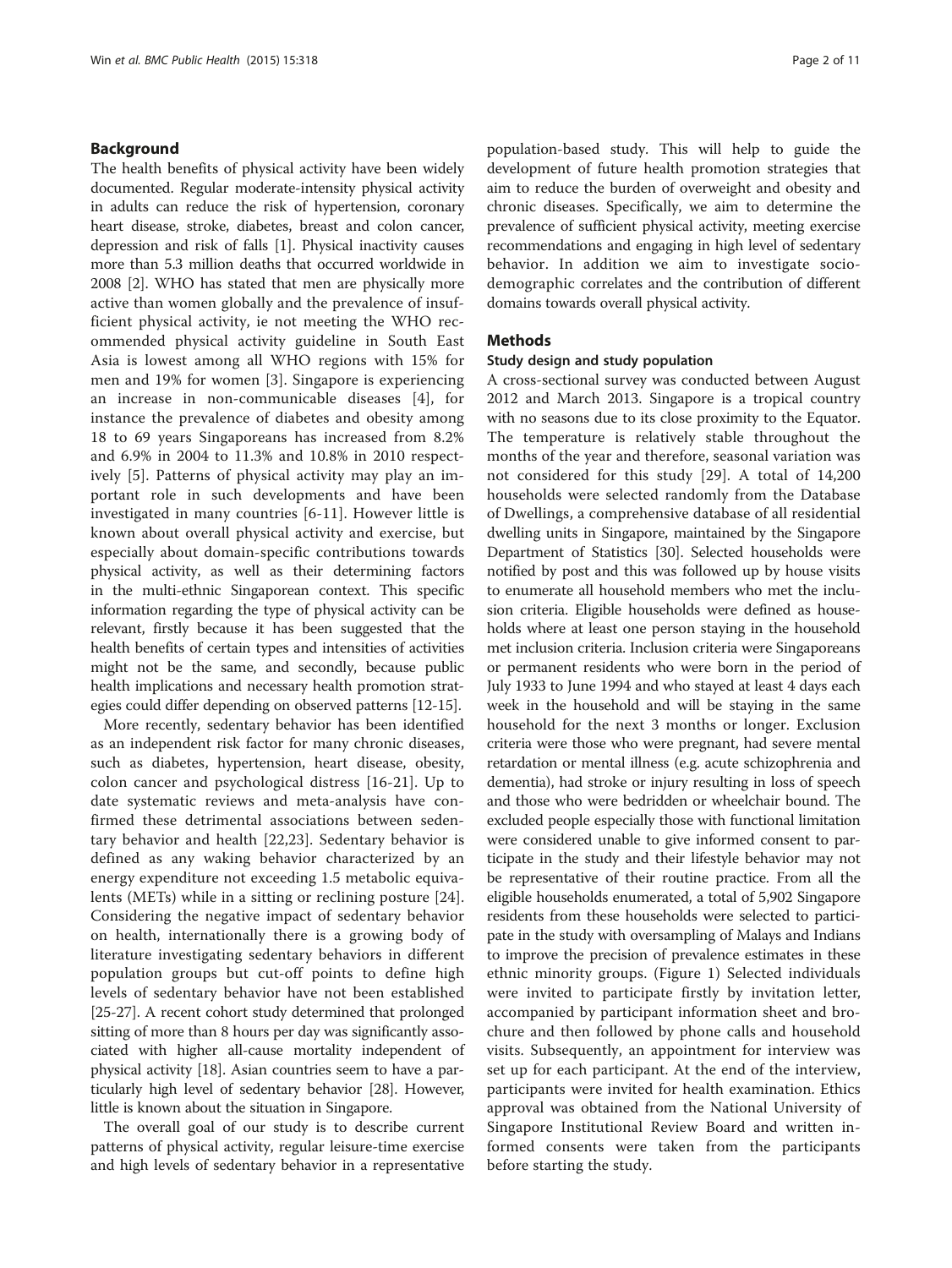<span id="page-2-0"></span>

## Assessment of physical activity and sedentary behavior

Physical activity was assessed using the Global Physical Activity Questionnaires (GPAQ) developed by the WHO. GPAQ is a valid and reliable tool for physical activity surveillance which has undergone rigorous evaluation and has been shown to be valid in different cultures [[31\]](#page-9-0). Interviewers were trained to administer the GPAQ questionnaires to study participants. Participants were asked about the intensity and frequency of physical activity under 3 domains: work, travel to and from places, and recreation. According to the standardized approach of using GPAQ, vigorous- intensity activities are defined as activities that require a large amount of effort and causes rapid breathing and a substantial increase in heart rate. Moderate-intensity activities are defined as activities that require a moderate amount of effort and noticeably accelerate the heart rate.

Sedentary behavior was also assessed using GPAQ questionnaire. Participants were asked about time spent sitting or reclining on a typical day that includes sitting or reclining at work, at home, getting to and from places or with friends.

## Outcome variables

The outcome variables are defined as below.

## Meeting physical activity guidelines

Physical activity was assessed by using the cut-offs in the GPAQ analysis guide [\[32](#page-9-0)]. "Meeting physical activity guidelines or sufficiently active" is defined as doing at least

- 30 minutes of moderate intensity activity or walking per day on at least 5 days in a typical week; or
- 20 minutes of vigorous intensity activity per day on at least 3 days in a typical week; or
- 5 days of any combination of walking and moderate or vigorous – intensity activities achieving a minimum of at least 600 MET – minutes per week.

MET (Metabolic equivalents) is the ratio of a person's working metabolic rate relative to the resting metabolic rate. One MET is defined as the energy cost of sitting quietly, and it is equivalent to a caloric consumption of 1 kcal/kg/hour. MET values were calculated by multiplying weekly vigorous-intensity activity in minutes by 8 and weekly moderate-intensity activity in minutes by 4 [[32\]](#page-9-0). The same cut-off value of meeting physical activity guideline or sufficiently active was commonly considered as sufficient physical activity in previous studies [[33-35\]](#page-9-0).

## Regular leisure-time exercise

Regular exercise was assessed by adapting the classification from the American College of Sports Medicine released in 2011 using the responses from GPAQ recreation domain. Regular exercise is defined as engaging in

- Moderate-intensity sports, fitness or recreational activities that cause a small increase in breathing or heart rate such as brisk walking, cycling, swimming, volleyball for ≥ 30 minutes per day on ≥ 5 days a week; or
- Vigorous-intensity sports, fitness or recreational activities that cause large increases in breathing or heart rate such as running, football for  $\geq 20$  minutes per day on ≥ 3 days a week; or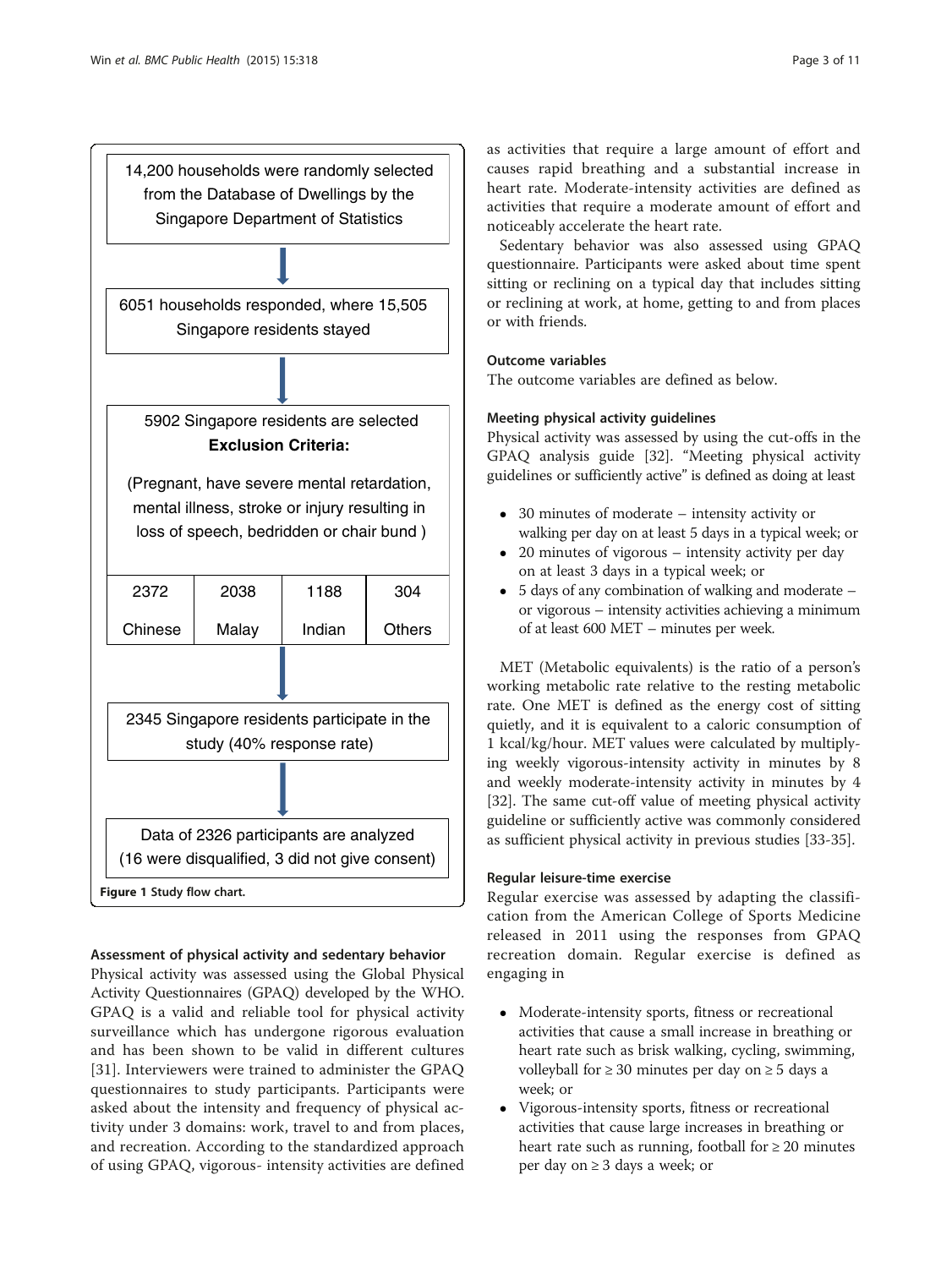A combination of moderate- and vigorous- intensity exercise to achieve a total energy of  $\geq 500 - 1000$ MET minutes per week [[36\]](#page-9-0). The conceptually same cut-off value for assessing leisure-time exercise was used in previous studies [\[37,38\]](#page-9-0).

Contribution of activity types to overall physical activities

To determine the contribution of work, travel and recreational domains to overall level of physical activity, MET minutes per week per individual were first calculated for each domain. Then, the percentages of contribution of each domain towards total physical activity were calculated and the mean percent contribution was assessed.

#### Sedentary behavior

We dichotomized the study population into two groups based on sitting time on a typical day: those sitting at least 8 hours per day or high level of sedentary behavior, and those sitting less than 8 hours per day. This dichotomization is based on the finding from a previous study that reported a detrimental association between sitting more than 8 hours a day and all- cause mortality [\[18\]](#page-9-0).

#### Data processing and statistical analysis

Due to the study methodology, we were not able to collect detailed information from non-respondents. However, we applied sample weights to be representative of Singapore general population. Data were analyzed using SPSS 21 and STATA 11. Data cleaning on physical activity responses was done according to GPAQ data cleaning instructions [[32\]](#page-9-0). The prevalence of meeting physical activity guideline, regular leisure-time exercise to improve and maintain physical fitness and health, sedentary behavior and contribution of activity types to overall physical activities were estimated after weighting the data. Subsequently, association of these behaviors and socio-demographic characteristics were estimated with chi-square test. We evaluated socio-demographic variables such as age, gender, and ethnicity (as listed in the National Registration Identity Card; ethnicity in these documents was defined by paternal ethnicity), and highest level of education attained, marital status, employment status and average household income as the independent variables. The categorization of all sociodemographic variables as used in the current study is shown in Table [1](#page-4-0). Among all the variables, age is categorized into five groups from the original response. Race, highest level of education attained, marital status, employment status and monthly household income are categorized from the original answering formats.

Finally, prevalence ratios adjusted for socio-demographic characteristics for each behavior were estimated using cox regression model. In our study, we used a modified cox regression model to better estimate the prevalence ratio of

the outcomes, since odds ratios obtained in logistic regression can overestimate the prevalence rate ratio when the condition under study is highly prevalent [[39,40](#page-9-0)].

## Sample weights

Sample weights were calculated for both household enumeration exercise and the study fieldwork. For the household enumeration exercise, sample weights  $(W_{EF})$ comprised weights for unequal probability of selection and non-response that were computed based on three attributes, namely the household ethnicity, dwelling type and region of dwelling.

For the study fieldwork, sample weights  $(W_{SF})$  comprised weights for unequal probability of selection and non-response that were computed based on four attributes — dwelling type, region of dwelling, ethnicity and age. Post-stratification weights  $(W_{PS})$  were computed based on the ethnicity, age and gender attributes. The overall sample weights was the product of  $W_{EE}$ ,  $W_{SF}$ and  $W_{PS}$ .

## Results

Out of 5902 selected participants, a total of 2345 participated in the study with a 40% response rate. From these participants, 16 were disqualified and 3 did not give consent to use the data. The analysis was performed on data of the remaining 2326 participants. Out of 2326, there were 7 participants who did not answer the physical activity questionnaires and they were excluded from analysis.

The socio-demographic characteristics of 2319 study participants stratified by gender are shown in Table [1](#page-4-0). The mean age of study participants was  $43 \pm 15.2$  years with similar distribution of males and females among different age groups. Majority of participants were Chinese (75.4%), attained highest education of polytechnic, university and above (around 40%), currently married (65.1%), with full-time employment (around 80%) and had average monthly household income of S\$ 6000 and above (around 40%). (Table [1\)](#page-4-0)

## Prevalence of meeting physical activity guidelines overall and by socio-demographic characteristics

Overall, the proportion of the study population that met physical activity guideline was 73.8%. The prevalence was highest among those aged 18 to 29 years (84.3%) and lowest among 40 to 59 years (around 70%). The prevalence was reported by a higher proportion of participants who were not currently married (78.5%) compared to currently married participants (71.3%). The prevalence was highest among participants with monthly household income less than S\$ 2000 and seemed to decrease with increasing monthly household income (Figure [2\)](#page-5-0).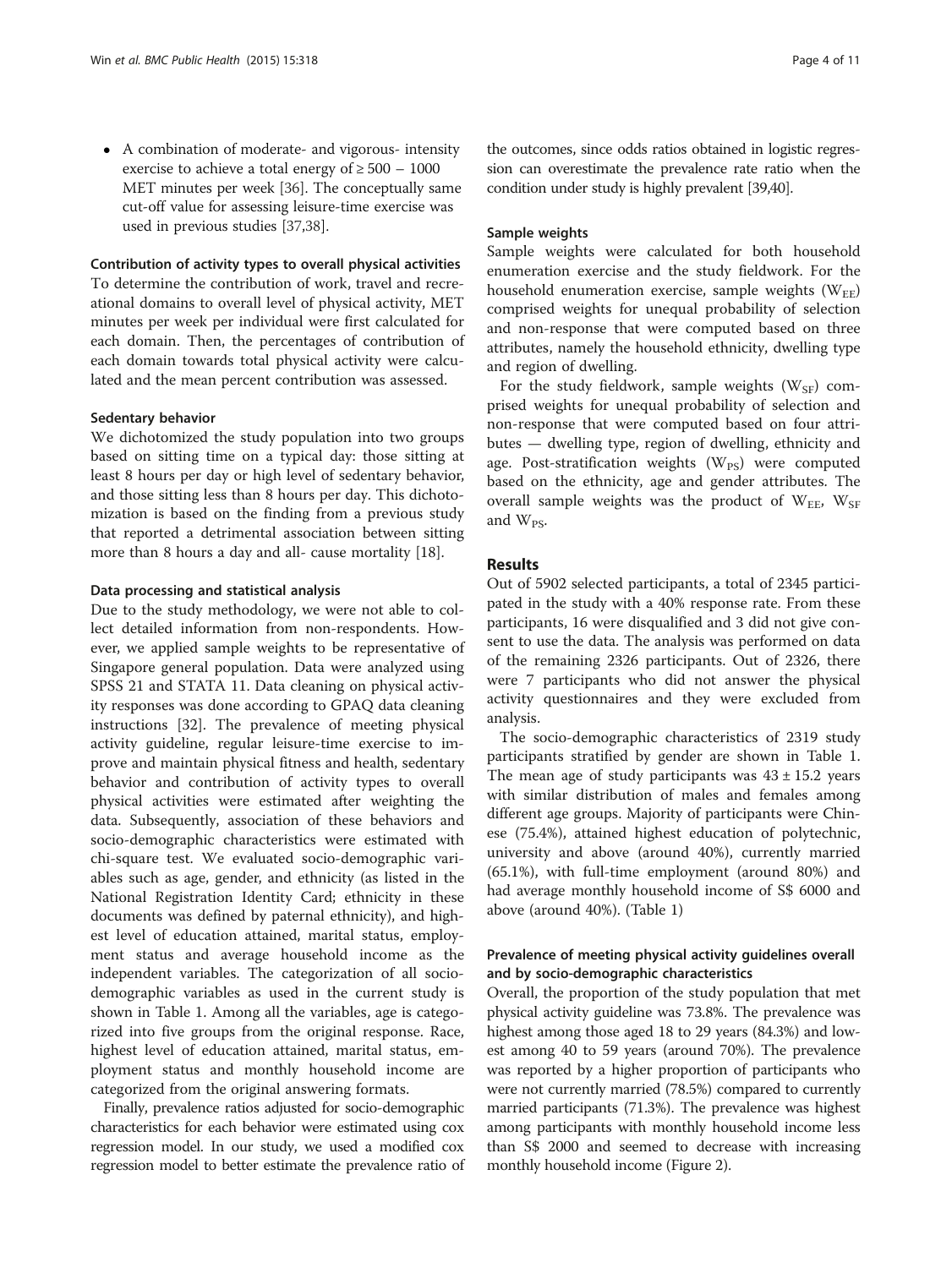#### <span id="page-4-0"></span>Table 1 Socio- demographic characteristics of study population

|                                                      | Males (n = 1128) %*   | Females (n = 1191) %* | Overall, $(n = 2319)$ %*<br>$43.0 \pm 15.2$ years |  |
|------------------------------------------------------|-----------------------|-----------------------|---------------------------------------------------|--|
| Mean age                                             | $43.2 \pm 15.1$ years | $42.9 \pm 15.2$ years |                                                   |  |
| Age group                                            |                       |                       |                                                   |  |
| 18 - 29 years                                        | 270 (21.8%)           | 277 (22.1%)           | 547 (21.9%)                                       |  |
| 30 - 39 years                                        | 204 (21.1%)           | 219 (22.0%)           | 423 (21.6%)                                       |  |
| 40 - 49 years                                        | 254 (22.2%)           | 291 (22.0%)           | 545 (22.1%)                                       |  |
| 50 - 59 years                                        | 240 (19.5%)           | 239 (17.9%)           | 479 (18.7%)                                       |  |
| 60 - 79 years                                        | 160 (15.5%)           | 165 (16.0%)           | 325 (15.7%)                                       |  |
| Race/ethnicity                                       |                       |                       |                                                   |  |
| Chinese                                              | 526 (75.2%)           | 371 (75.7%)           | 797 (75.4%)                                       |  |
| Malay                                                | 355 (12.3%)           | 451 (12.5%)           | 806 (12.4%)                                       |  |
| Indian                                               | 284 (9.4%)            | 311 (8.5%)            | 595 (8.9%)                                        |  |
| Others                                               | 63 (3.1%)             | 58 (3.4%)             | 121 (3.2%)                                        |  |
| Highest level of education attained                  |                       |                       |                                                   |  |
| Secondary and below                                  | 276 (20.2%)           | 384 (24.6%)           | 660 (22.4%)                                       |  |
| GCE O/N level                                        | 297 (19.9%)           | 329 (25.4%)           | 626 (22.7%)                                       |  |
| GCE A/diploma/professional qualification             | 170 (17.2%)           | 150 (13.4%)           | 320 (15.3%)                                       |  |
| Polytechnic, University and Above                    | 383 (42.7%)           | 327 (36.6%)           | 710 (39.6%)                                       |  |
| <b>Marital status</b>                                |                       |                       |                                                   |  |
| Not currently married                                | 341 (30.6%)           | 424 (39.2%)           | 756 (35.0%)                                       |  |
| Currently married                                    | 787 (69.4%)           | 766 (60.8%)           | 1553 (65.1%)                                      |  |
| <b>Employment status</b>                             |                       |                       |                                                   |  |
| Full-time employment (work/Student/National Service) | 998 (88.8%)           | 792 (71.8%)           | 1790 (80.3%)                                      |  |
| Not full-time employment                             | 128 (11.2%)           | 399 (28.2%)           | 527 (19.8%)                                       |  |
| Monthly household income over the last 12 months     |                       |                       |                                                   |  |
| Below S\$ 2,000                                      | 203 (14.6%)           | 219 (16.8%)           | 422 (15.7%)                                       |  |
| S\$ 2,000 to 3,999                                   | 318 (27.5%)           | 348 (25.5%)           | 666 (26.5%)                                       |  |
| S\$ 4,000 to 5,999                                   | 235 (19.0%)           | 230 (20.8%)           | 465 (19.9%)                                       |  |
| S\$ 6,000 and above                                  | 280 (38.9%)           | 266 (36.9%)           | 546 (37.9%)                                       |  |

\*The percentages are weighted percentage.

## Prevalence of regular leisure-time exercise overall and by socio-demographic characteristics

Overall, the proportion of the study population who engaged in regular leisure-time exercise was 24.3%. The prevalence was highest among youngest participants aged 18 to 29 years (40%) and lowest among 30 to 49 years (17%). The prevalence was reported by a lower proportion of participants with secondary and below level of education (13%) compared to those with higher levels of education. The prevalence seemed to increase with increasing educational level. A higher proportion of participants who were not currently married exercised regularly than those who were currently married (29% vs 22%). The prevalence was highest among participants with monthly household income S\$6000 and above (31%) (Figure [2](#page-5-0)).

## Prevalence of high level of sedentary behavior overall and by socio- demographic characteristics

The median sitting hours of participants on a typical day was 6 (IQR: 3, 8) hours. Around 37% of Singaporeans sat at least 8 hours per day (high level of sedentary behavior). The prevalence was highest among youngest participants aged 18 to 29 years (47.9%). The prevalence decreased with increasing age groups. Chinese participants had highest prevalence (38.5%) followed by Indians (36.2%) and Malays (26.8%). High level of sedentary behavior was reported by 44% of participants with polytechnic, university and above level of education. The prevalence increased with increasing educational level. A higher proportion of participants who were not currently married reported high level of sedentary behavior than among currently married participants (42.1% vs 34.2%).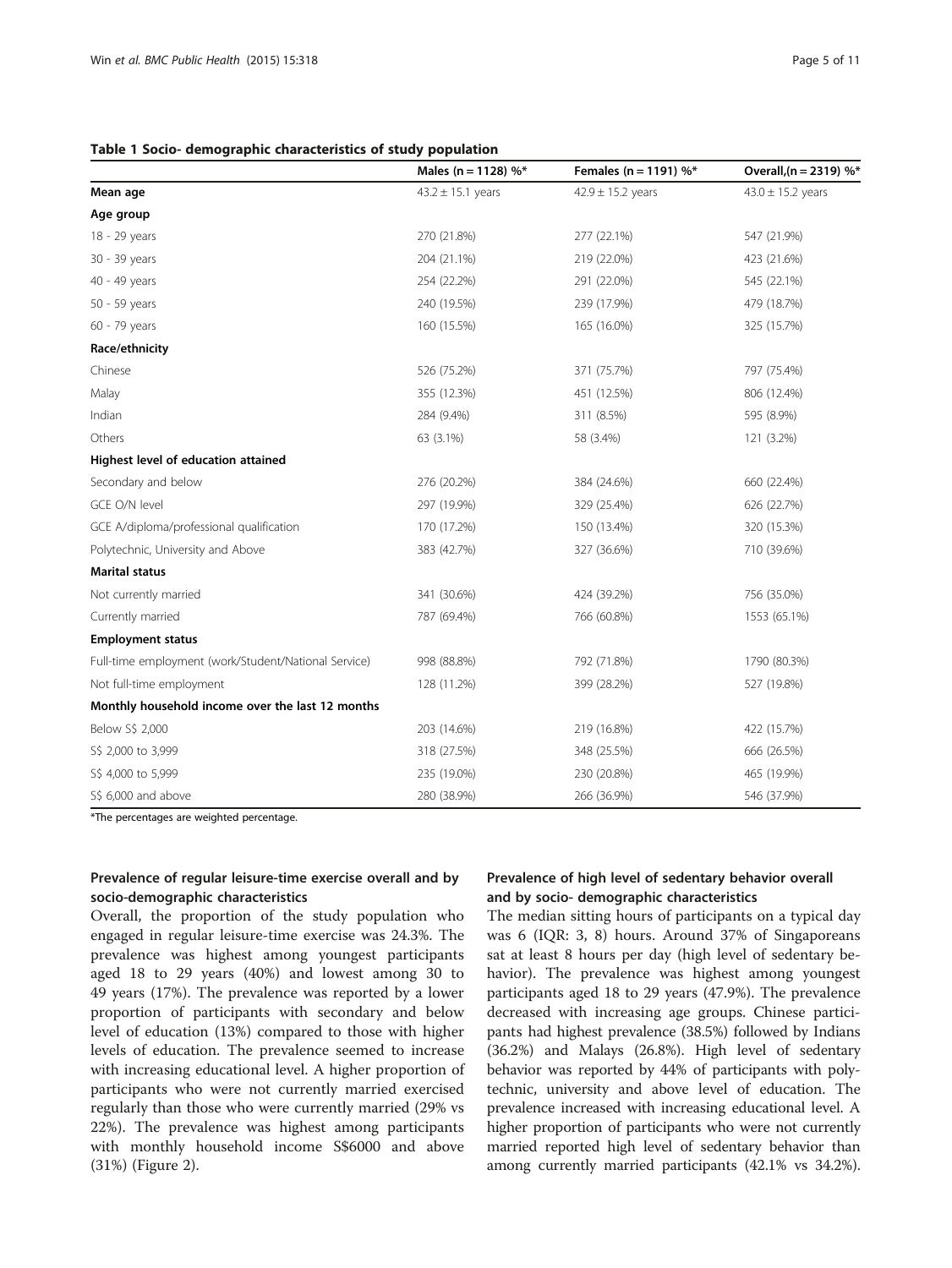<span id="page-5-0"></span>

Participants who were in full-time employment were more likely to have high level of sedentary behavior (around 41%) than those who were not in full-time employment (21.1%). The prevalence of high level of sedentary behavior was highest among participants with monthly household income of S\$ 6000 and above (43.3%), and this prevalence increased with increasing monthly household income (Figure 2).

## Domain specific contribution of activities towards overall physical activities

In total, the mean contribution of travel-related activity towards total physical activity was largest (50.9%), followed by leisure-time exercise (24.6%) and workrelated activity (24.5%). The dominant pattern of travelrelated activity was seen across different socio-economic groups (Figure 3).

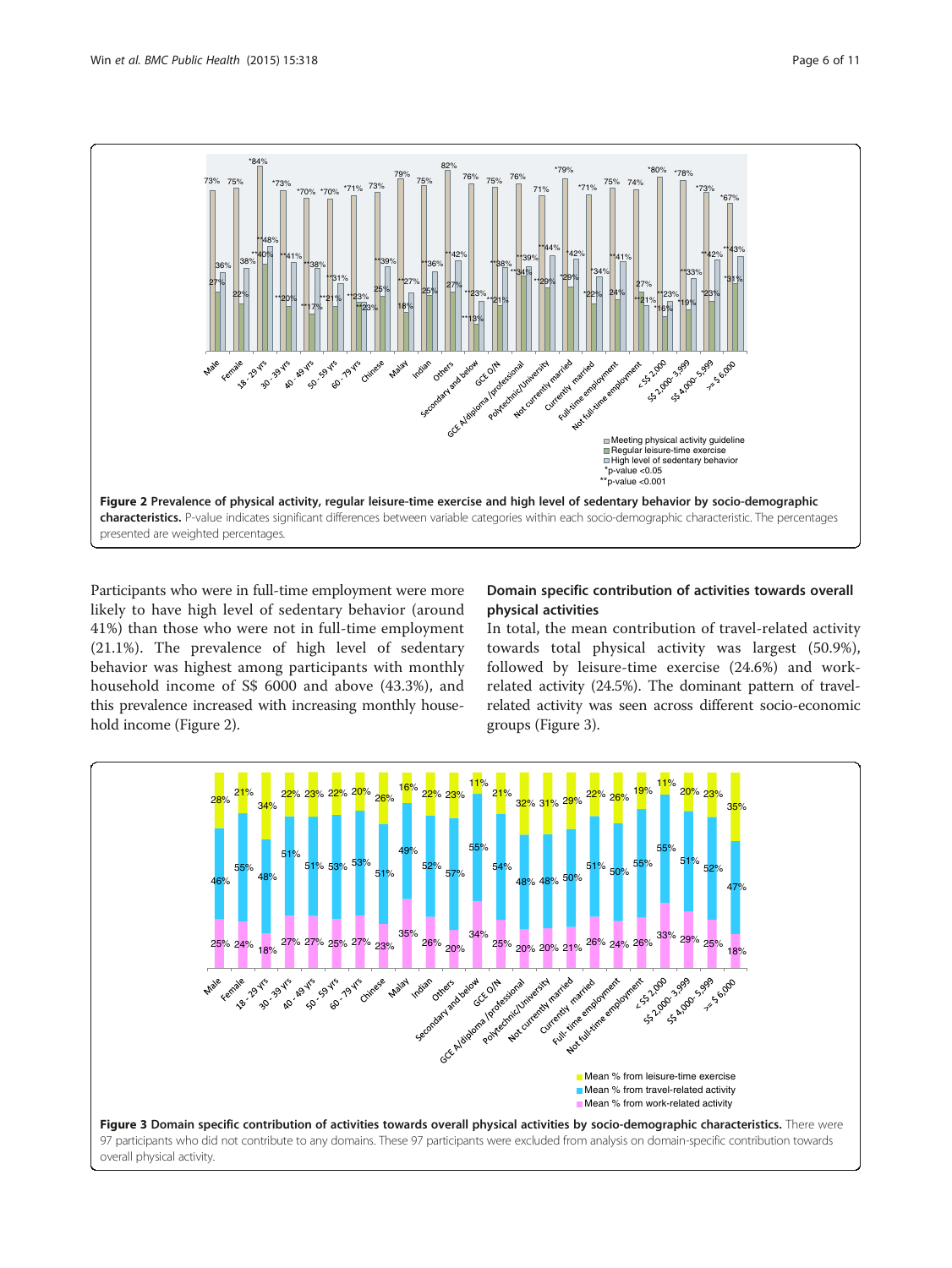## <span id="page-6-0"></span>Association of meeting physical activity guidelines, regular leisure-time exercise and high level of sedentary behavior

Table 2 shows the adjusted prevalence ratios (PR) with 95% CI for meeting physical activity guidelines, doing regular leisure- time exercise and high sedentary behavior.

Age and monthly household income over the past 12 months of participants were significantly associated with meeting physical activity guidelines. The prevalence was lowest among oldest participants aged 60 to 79 years  $(PR = 0.74, 95\% \text{ CI} = 0.61 - 0.91)$  compared to youngest participants aged 18 to 29 years. The prevalence declined with increasing age groups. Participants with monthly household income \$S 6000 and above were least likely to meet physical activity guidelines ( $PR = 0.84$ ,  $95\%$  CI = 0.74 – 0.97). The prevalence declined with increasing income.

Age, gender, highest educational level attained and employment status were significantly associated with regular leisure- time exercise. The prevalence was lowest

Table 2 Association of meeting physical activity guidelines, regular leisure-time exercise and high level of sedentary behavior

|                                                          | Meeting physical activity<br>guidelines |                 |                 | Regular leisure-time<br>exercise |                 |                    | High level of sedentary<br>behavior |                 |                    |
|----------------------------------------------------------|-----------------------------------------|-----------------|-----------------|----------------------------------|-----------------|--------------------|-------------------------------------|-----------------|--------------------|
|                                                          | <b>PR</b>                               | 95% CI          | P value<br>0.03 | <b>PR</b>                        | 95% CI          | P value<br>< 0.001 | PR                                  | 95% CI          | P value<br>< 0.001 |
|                                                          |                                         |                 |                 |                                  |                 |                    |                                     |                 |                    |
| <b>Age Group</b>                                         |                                         |                 |                 |                                  |                 |                    |                                     |                 |                    |
| 18 - 29 years                                            | 1.00                                    |                 |                 | 1.00                             |                 |                    | 1.00                                |                 |                    |
| 30 - 39 years                                            | 0.86                                    | $(0.75 - 0.98)$ | 0.030           | 0.62                             | $(0.45 - 0.86)$ | 0                  | 0.90                                | $(0.67 - 1.20)$ | 0.500              |
| 40 - 49 years                                            | 0.79                                    | $(0.68 - 0.90)$ | $\circ$         | 0.66                             | $(0.48 - 0.91)$ | 0.010              | 0.89                                | $(0.66 - 1.20)$ | 0.500              |
| 50 - 59 years                                            | 0.78                                    | $(0.66 - 0.93)$ | 0.01            | 0.73                             | $(0.52 - 1.01)$ | 0.060              | 0.80                                | $(0.54 - 1.20)$ | 0.300              |
| 60 - 79 years                                            | 0.74                                    | $(0.61 - 0.91)$ | $\mathbf{0}$    | 0.72                             | $(0.48 - 1.10)$ | 0.130              | 0.73                                | $(0.46 - 1.13)$ | 0.160              |
| Gender                                                   |                                         |                 |                 |                                  |                 |                    |                                     |                 |                    |
| Male                                                     | 1.00                                    |                 |                 |                                  |                 |                    | 1                                   |                 |                    |
| Female                                                   | 1.00                                    | $(0.92 - 1.09)$ | 0.900           | 0.63                             | $(0.51 - 0.76)$ | < 0.001            | 1.11                                | $(0.93 - 1.33)$ | 0.250              |
| Race/ethnicity                                           |                                         |                 |                 |                                  |                 |                    |                                     |                 |                    |
| Chinese                                                  | 1.00                                    |                 |                 | 1.00                             |                 |                    | 1.00                                |                 |                    |
| Malay                                                    | 1.03                                    | $(0.96 - 1.10)$ | 0.400           | 0.06                             | $(0.75 - 1.23)$ | 0.760              | 0.83                                | $(0.70 - 0.99)$ | 0.040              |
| Indian                                                   | 1.03                                    | $(0.95 - 1.10)$ | 0.500           | 1.09                             | $(0.86 - 1.38)$ | 0.500              | 1.00                                | $(0.84 - 1.18)$ | 1.000              |
| Others                                                   | 1.16                                    | $(1.02 - 1.32)$ | 0.020           | 1.03                             | $(0.68 - 1.58)$ | 0.900              | 1.10                                | $(0.84 - 1.42)$ | 0.500              |
| Highest level of education attained                      |                                         |                 |                 |                                  |                 |                    |                                     |                 |                    |
| Secondary and below                                      | 1.00                                    |                 |                 | 1.00                             |                 |                    | 1.00                                |                 |                    |
| GCE O/N level                                            | 0.94                                    | $(0.83 - 1.05)$ | 0.300           | 1.69                             | $(1.22 - 2.33)$ | 0                  | 1.35                                | $(0.99 - 1.84)$ | 0.060              |
| GCE A/diploma/professional qualification                 | 0.97                                    | $(0.84 - 1.13)$ | 0.700           | 2.08                             | $(1.45 - 2.99)$ | < 0.001            | 1.21                                | $(0.83 - 1.76)$ | 0.300              |
| Polytechnic/University and Above                         | 0.92                                    | $(0.81 - 1.05)$ | 0.200           | 2.00                             | $(1.40 - 2.84)$ | < 0.001            | 1.30                                | $(0.90 - 1.88)$ | 0.160              |
| <b>Marital status</b>                                    |                                         |                 |                 |                                  |                 |                    |                                     |                 |                    |
| Not currently married                                    | 1.00                                    |                 |                 | 1.00                             |                 |                    | 1.00                                |                 |                    |
| Currently married                                        | 1.03                                    | $(0.81 - 1.05)$ | 0.200           | 0.86                             | $(0.66 - 1.11)$ | 0.240              | 0.93                                | $(0.71 - 1.20)$ | 0.600              |
| <b>Employment status</b>                                 |                                         |                 |                 |                                  |                 |                    |                                     |                 |                    |
| Full-time employment (work/student/<br>national service) | 1.00                                    |                 |                 | 1.00                             |                 |                    | 1.00                                |                 |                    |
| Not full-time employment                                 | 1.03                                    | $(0.92 - 1.17)$ | 0.600           | 1.45                             | $(1.10 - 1.92)$ | 0.01               | 0.65                                | $(0.44 - 0.97)$ | 0.030              |
| Monthly household income over the<br>last 12 months      |                                         |                 |                 |                                  |                 |                    |                                     |                 |                    |
| Below S\$ 2,000                                          | 1.00                                    |                 |                 | 1.00                             |                 |                    | 1.00                                |                 |                    |
| S\$ 2,000 to 3,999                                       | 0.96                                    | $(0.87 - 1.07)$ | 0.500           | 0.94                             | $(0.69 - 1.27)$ | 0.680              | 1.29                                | $(0.89 - 1.87)$ | 0.180              |
| S\$ 4,000 to 5,999                                       | 0.90                                    | $(0.80 - 1.02)$ | 0.100           | 1.08                             | $(0.79 - 1.49)$ | 0.630              | 1.46                                | $(0.99 - 2.15)$ | 0.060              |
| S\$ 6,000 and above                                      | 0.84                                    | $(0.74 - 0.97)$ | 0.010           | 1.31                             | $(0.95 - 1.81)$ | 0.090              | 1.49                                | $(0.99 - 2.24)$ | 0.050              |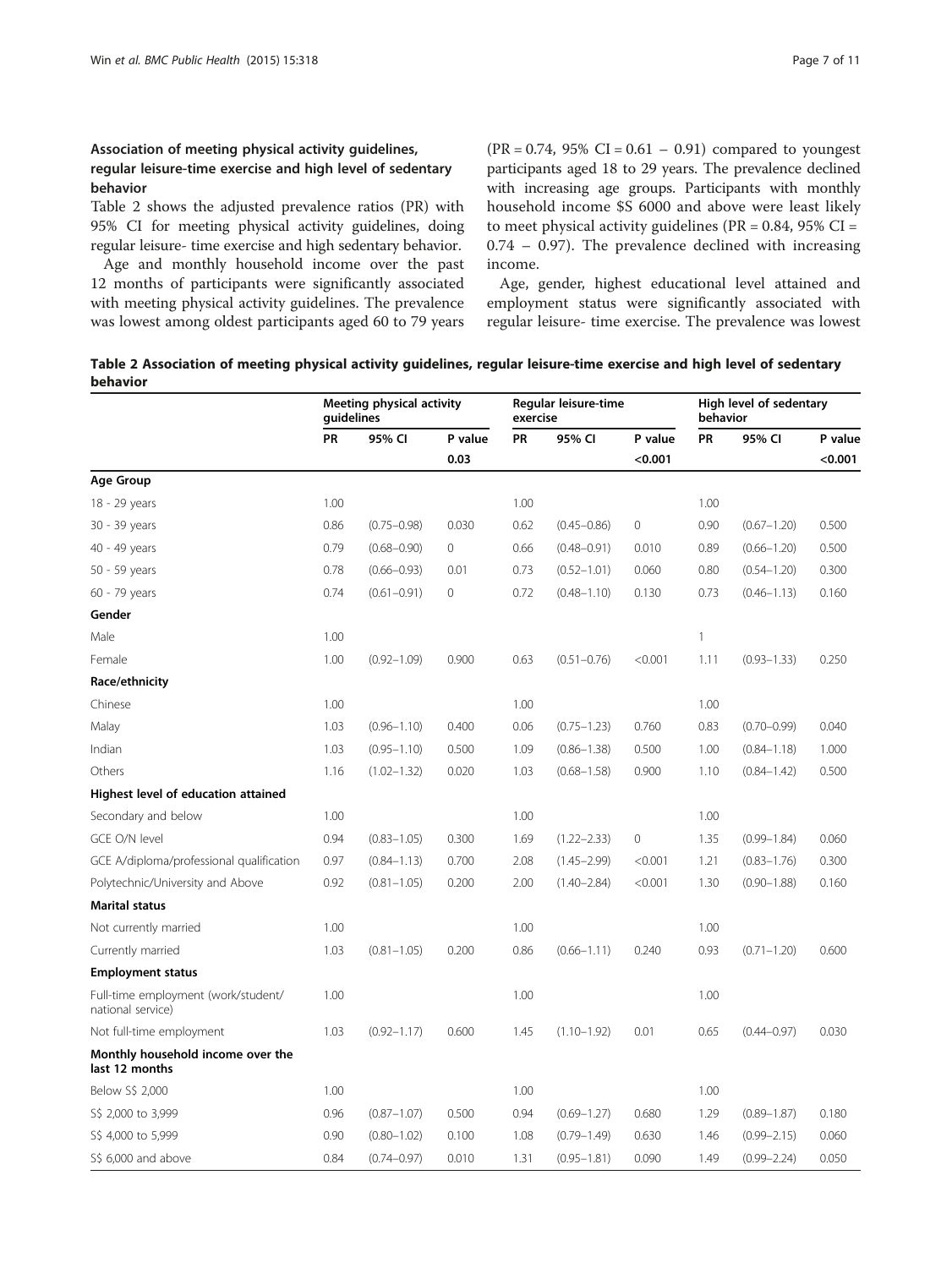among participants aged 30 to 39 years ( $PR = 0.62$ ), 95% CI =  $0.45 - 0.86$ ) compared to youngest participants aged 18 to 29 years. Females were less likely to exercise regularly (PR = 0.63, 95% CI = 0.51 – 0.76) than males. Participants with higher educational level were more likely to exercise regularly ( $PR = 2.08$ ,  $95\%$  CI = 1.45 – 2.99) than participants with lower education level. The prevalence increased with increasing educational level. Participants who were not in full-time employment were more likely to exercise regularly (PR = 1.45,  $95\%$  CI = 1.1 – 1.92) than those who were in full-time employment.

Only employment status was significantly associated with high level of sedentary behavior. Participants who were not in full-time employment were less likely to sit at least 8 hours on a typical day ( $PR = 0.65$ ,  $95\%$  CI = 0.44 – 0.97) compared to those who are in full-time employment (Table [2\)](#page-6-0).

Prevalence ratios of outcomes adjusted for sociodemographic characteristics were estimated separately for males and females. However, the results did not change substantially and therefore, the results are not presented.

## **Discussion**

In this study, the prevalence of Singaporeans who met physical activity guidelines was 73.8%. In contrast, less than a quarter of Singaporeans did regular exercise during leisure time. Around half of the total physical activity was contributed by travel-related activities. The median sitting hours of participants on a typical day was 6 (IQR: 3, 8) and high levels of sedentary behavior were found in almost 40% of Singaporeans. We observed that participants who were older and with higher monthly household income were less likely to meet overall physical activity guidelines. However, middle-aged participants, females, participants with lower educational level and participants who were in full-time employment were less likely to exercise regularly. High levels of sedentary behavior were observed among participants who were in full-time employment.

The percentage of Singaporeans who met physical activity guideline from our study seemed somewhat higher compared to global estimates (69%) but lower than in Southeast Asia (83%) [\[41](#page-9-0)]. Within the Asia Pacific region, the prevalence of Singaporeans meeting physical activity guidelines was higher than in Malaysia (40%), Kiribati (50%) and Vietnam (58%) but lower than in India (84%), Indonesia (78%), Mongolia (89%) and Sri Lanka (85%) [\[42\]](#page-10-0). However, the variation in prevalence across countries may also depend on sampling methodology, culture and policy in place.

The prevalence of leisure-time exercise was substantially lower than in a study from Taiwan that used a similar methodology [[37\]](#page-9-0). Comparisons with other

countries are limited due to differences in assessment methodology [[38](#page-9-0),[43,44](#page-10-0)].

In our study, there was a consistent association between age of participants with physical activity and regular leisure-time exercise. Younger participants were generally more active and exercised more than older participants. A similar trend of higher physical activity level among younger participants had previously been observed [[34\]](#page-9-0). Surprisingly, middle aged participants (30 to 49 years) exercised least regularly, similar to the Taiwanese study [[37](#page-9-0)]. Competing commitments in this age group due to career or family may explain these findings. Similar to our observation of low exercise levels in middle aged adults, an almost simultaneous increase in obesity in this age group has been reported, which may partly be explained by our findings [\[5](#page-9-0),[45](#page-10-0)]. Health promotion strategies targeting this middle-aged working population may therefore be important.

Our study shows considerable differences between the prevalence of Singaporeans who met physical activity guidelines and the prevalence of regular leisure-time exercise according to recommendations. This can be explained by the large contribution of travel-related activity towards overall physical activities. The contribution of travel-related activities towards total physical activities was frequently reported in developing countries [[11](#page-9-0),[46](#page-10-0)], but less often in industrialized countries [[47\]](#page-10-0). Although most recommendations nowadays advise a certain level of total physical activity others, such as from the American College of Sports Medicine are more focused towards leisure time exercise [[36](#page-9-0),[48](#page-10-0)]. The low level of leisure-time exercise as compared to travelrelated activity and activities from other domains may have important public health implications. Firstly, travelrelated activities may be of lower intensity and it has been suggested that their health effects might be smaller than those of exercise [[12,](#page-9-0)[49\]](#page-10-0). Secondly, purposeful exercise may generate effects, such as improved fitness, flexibility, strength or even quality of life, which go beyond simply improving overall health [[12,13,15,36\]](#page-9-0). Thirdly, low levels of regular exercise as compared to relatively high levels of total physical activity in Singapore, could have implications for the choice of appropriate health promotion activities that aim to promote physical activity at the population level. For instance, the dominant pattern of travel-related activity across different sociodemographic characteristics may reflect a supportive transport infrastructure or public transport system, while on the other hand other strategies, such as creating awareness of exercise facilities, work-place physical activity promotion activities, a more supportive workplace infrastructure or workplace and family policies may need to be looked into with regard to their supportiveness of leisure time activities.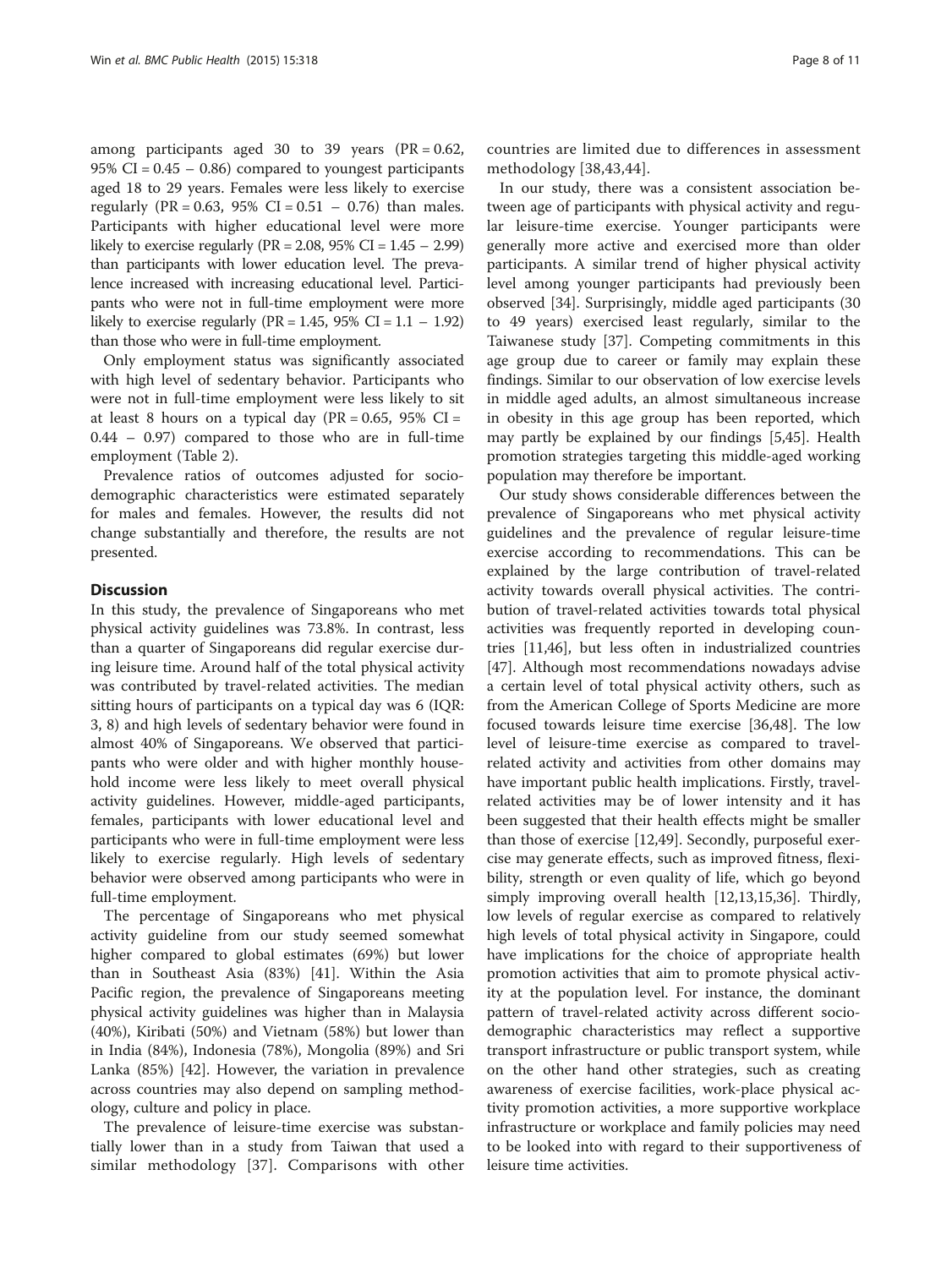The current study finds some inconsistencies. For example, participants with lower education level and lower household income seemed more likely to meet physical activity guidelines than those with higher education and higher income group. However, the reverse pattern was seen for exercise. Participants with lower education and lower income may work in the employment sectors where more work-related activity is needed, which may contribute to their overall physical activity. On the other hand, higher educational levels and higher income employments may be associated with less occupational activity but these individuals may deliberately engage in more leisuretime exercise. Although statistically not significant, married individuals seemed to do less exercise and be less sedentary than those not married. A possible explanation is that due to children or other family commitments, they engage in more unintentional physical activity but at the same time have less time for structured exercise.

High levels of sitting time were previously compared across 20 countries using a cut-off of 9 hours. To compare with these previous estimates, we additionally assessed sedentary behavior using identical same cut-off, which resulted in a prevalence of 25%. This is similar to the prevalence in Hong Kong and higher than most countries including US and Australia [[28](#page-9-0)]. High levels of sedentary behavior were more likely in full-time working adults and in those with higher educational level, which may be explained by the long working hours in Singapore and their employment in predominantly sedentary white collar occupations. Our study suggests that younger participants seemed to sit more than their older counterparts, which is different from previous findings from other countries [\[28](#page-9-0)]. This finding may reflect the educational profile of Singaporeans where young/middle aged adults tend to attain higher education levels [[50](#page-10-0)], which may result in more sedentary occupations. We also note that those less active were also more likely to engage in high levels of sedentary behavior (data not shown), which may lead to accumulating detrimental health effects due to those independent risk factors. Our findings of high levels of sedentary behavior and little leisure-time exercise, particularly in middle-aged working adults suggest strategies targeting this population and workplaces could be a key public health target in this multi-ethnic Asian population.

By using the GPAQ, we used a validated questionnaire that covers different domains and intensity categories of physical activity, and offers validated cut-offs for the classification of individuals. However, assessment of sitting time by GPAQ is restricted to only one question without further differentiation by domains [\[31](#page-9-0)[,51\]](#page-10-0). Future population-based studies should aim to determine physical activity and sedentary behavior more reliably using objective approaches to reduce recall bias. Another

limitation is the relatively low overall response rate. This may have distorted our prevalence estimates but should not affect the observed associations.

## Conclusion

This study describes the prevalence of physical activity, exercise and sedentary behavior in a multi-ethnic Asian population. More than 70% of Singaporeans met physical activity guidelines, which is higher than in many other countries. In contrast, regular leisure- time exercise was low compared to other countries and about half of total physical activity was contributed by travel-related activities. Furthermore, almost 40% of Singaporeans spent at least 8 hours per day sitting, which has been identified as an independent risk factor for premature mortality.

Middle-aged adults seemed to engage in particularly low levels of physical activity and exercise. This is paralleled by a substantial increase in obesity prevalence in this age group. Based on our findings, public health intervention strategies that target middle- aged adults seem to be particularly important to counter increasing trends in obesity during this time of life. Work place strategies to reduce sedentary behaviors could be another promising approach to reduce the high levels of sedentary behavior and to improve energy balance in this population. Future studies should aim to explain the discrepancy between overall physical activity levels and low levels of regular leisure-time exercise. To this end, more objective assessments of physical activity and sedentary behavior will be important to assess these behaviors more reliably. Finally efforts should be made to develop effective and feasible public health interventions aimed at relevant population groups and settings.

#### Abbreviations

WHO: World Health Organization; GPAQ: Global physical activity questionnaires; METs: Metabolic equivalents; TV: Television; GCE: General Certificate of education; IPAQ: International physical activity questionnaires; IQR: Interquartile range; PR: Prevalence ratio; CI: Confidence interval.

#### Competing interests

The authors declare that they have no competing interests.

#### Authors' contributions

AMW contributed to conducting the study, analyzed the data, wrote the initial draft and revised the manuscript. LWY conceptualized and designed the study, conducted the study, managed the data, drafted and revised the manuscript. Both KHXT and RBTL contributed to conducting the study, analyzed the data, drafted and revised the manuscript. KSC conceptualized and designed the study, drafted and revised the manuscript. FM-R contributed to conducting the study, supervised data analysis, drafted and revised the manuscript. All authors read and approved final manuscript.

#### Authors' information

AMW is a research associate with the qualification of MBBS, MSc Public Health. LWY is an assistant professor with the qualification of MBBS, MPH and PhD Public Health. KHXT is a research assistant with the qualification of Bsc (Hons) Statistics. RBTL is a chief resident in preventive medicine residency with the qualification of MBBS, MPH, Dip (Fam Med), Dip (OM). KSC is dean/professor of the school with the qualification MBBS, MSc (OM) and MD. FM-R is an assistant professor with the academic qualification of MBBS, MSc, MD.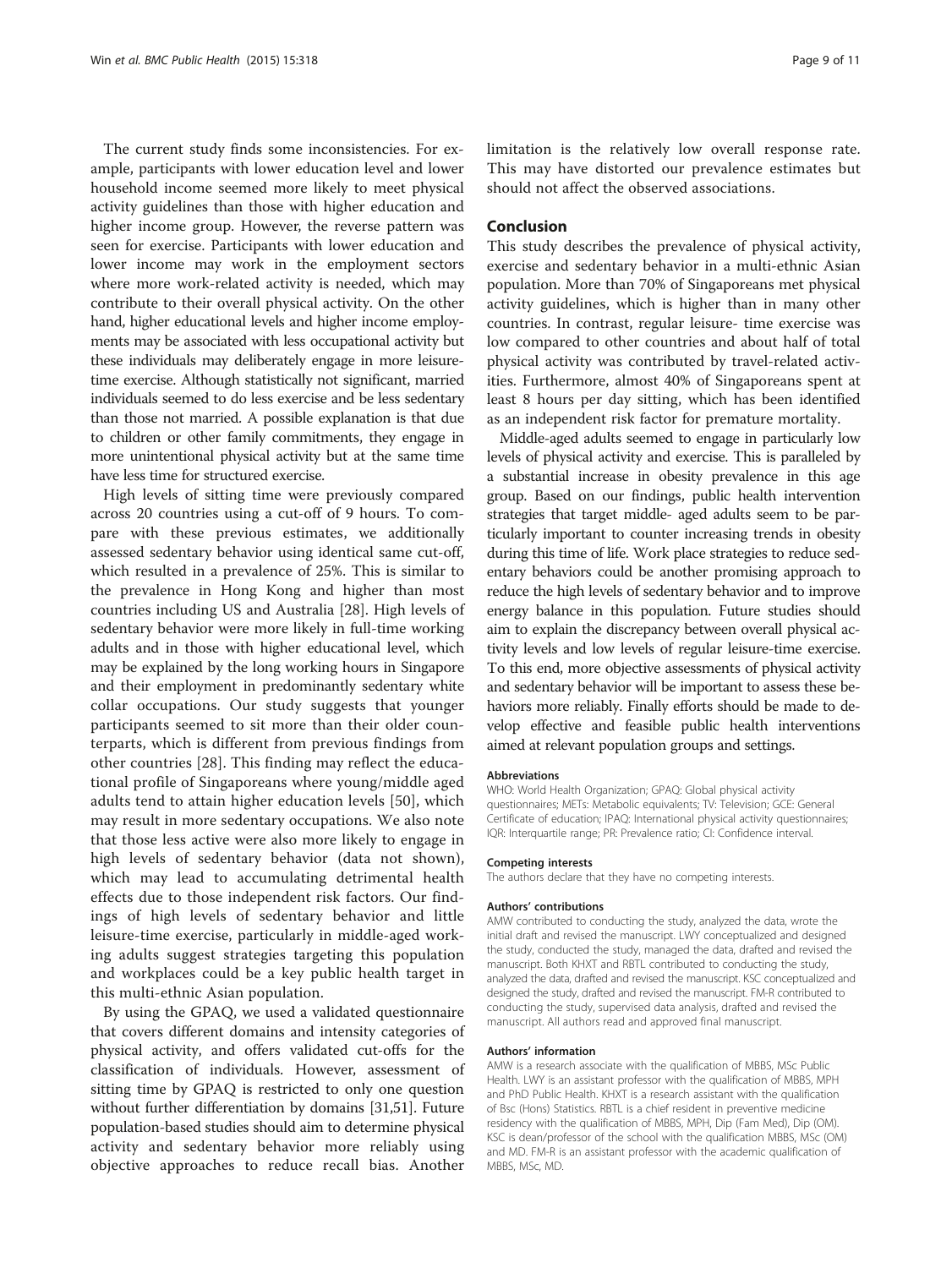#### <span id="page-9-0"></span>Acknowledgements

The Singapore Health study is funded by the Ministry of Health, Singapore. The publication of this manuscript is supported by a grant (T1-2012 Oct-19) from the Ministry of Education, Singapore. The funders did not play a role in the design, conduct or analysis of the study as well as the drafting of this manuscript. We are grateful to the study participants who had taken time to participate in this study.

#### Received: 24 October 2014 Accepted: 19 March 2015 Published online: 01 April 2015

#### References

- 1. WHO. Global Strategy on Diet, Physical Activity and Health. Available at: [http://www.who.int/dietphysicalactivity/pa/en/.](http://www.who.int/dietphysicalactivity/pa/en/) Acessed 25 June 2014.
- 2. Lee IM, Shiroma EJ, Lobelo F, Puska P, Blair SN, Katzmarzyk PT. Effect of physical inactivity on major non-communicable diseases worldwide: an analysis of burden of disease and life expectancy. Lancet. 2012;380:219–29.
- WHO. Global Strategy on Diet, Physical Activity and Health. Available at: [http://www.who.int/dietphysicalactivity/factsheet\\_inactivity/en/](http://www.who.int/dietphysicalactivity/factsheet_inactivity/en/). Acessed 10 February 2015.
- 4. Singapore Health Facts. Available at: [https://www.moh.gov.sg/content/](https://www.moh.gov.sg/content/moh_web/home/statistics/Health_Facts_Singapore.html) [moh\\_web/home/statistics/Health\\_Facts\\_Singapore.html.](https://www.moh.gov.sg/content/moh_web/home/statistics/Health_Facts_Singapore.html) Acessed 10 February 2015.
- 5. Singapore National Health Survey 2010. Singapore Ministry of Health. Available at [https://www.moh.gov.sg/content/dam/moh\\_web/Publications/](https://www.moh.gov.sg/content/dam/moh_web/Publications/Reports/2011/NHS2010%20-%20low%20res.pdf) [Reports/2011/NHS2010%20-%20low%20res.pdf.](https://www.moh.gov.sg/content/dam/moh_web/Publications/Reports/2011/NHS2010%20-%20low%20res.pdf) Accessed 14 August 2013.
- 6. Mekary RA, Feskanich D, Malspeis S, Hu FB, Willett WC, Field AE. Physical activity patterns and prevention of weight gain in premenopausal women. Int J Obes (Lond). 2009;33:1039–47. doi:10.1038/ijo.2009.127.
- 7. Seo D-C, Li K. Leisure-time physical activity dose–response effects on obesity among US adults: results from the 1999–2006 National Health and Nutrition Examination Survey. J Epidemiol Community Health. 2010;64:426–31. doi:10.1136/jech.2009.089680.
- 8. Chastin SF, Mandrichenko O, Skelton DA. The frequency of osteogenic activities and the pattern of intermittence between periods of physical activity and sedentary behaviour affects bone mineral content: the cross-sectional NHANES study. BMC Public Health. 2014;14:4. doi:10.1186/1471-2458-14-4.
- 9. Ranasinghe CD, Ranasinghe P, Jayawardena R, Misra A. Physical activity patterns among South-Asian adults: a systematic review. Int J Behav Nutr Phys Act. 2013;10:116. doi:10.1186/1479-5868-10-116.
- 10. Khaing Nang EE, Khoo EYH, Salim A, Tai ES, Lee J, Van Dam RM. Patterns of physical activity in different domains and implications for intervention in a multi-ethnic Asian population: a cross-sectional study. BMC Public Health. 2010;10:644. doi:10.1186/1471-2458-10-644.
- 11. Guthold R, Louazani SA, Riley LM, Cowan MJ, Bovet P, Damasceno A, et al. Physical activity in 22 african countries: results from the World Health Organization STEPwise approach to chronic disease risk factor surveillance. Am J Prev Med. 2011;41:52–60. doi:10.1016/j.amepre.2011.03.008.
- 12. Samitz G, Egger M, Zwahlen M. Domains of physical activity and all-cause mortality: systematic review and dose–response meta-analysis of cohort studies. Int J Epidemiol. 2011;40:1382–400. doi:10.1093/ije/dyr112.
- 13. Matthews CE, Jurj AL, X-o S, Li H-L, Yang G, Li Q, et al. Influence of exercise, walking, cycling, and overall nonexercise physical activity on mortality in chinese women. Am J Epidemiol. 2007;165:1343–50. doi:10.1093/aje/kwm088.
- 14. Smith GD, Morris JN. Assessment of physical activity, and physical fitness, in population surveys. J Epidemiol Community Health (1979-). 1992;46:89–91. doi:10.1136/jech.46.2.89.
- 15. Henchoz Y, Baggio S, N'Goran AA, Studer J, Deline S, Mohler-Kuo M, et al. Health impact of sport and exercise in emerging adult men: a prospective study. Qual Life Res. 2014;23:2225–34. doi:10.1007/s11136-014-0665-0.
- 16. Sloan RA, Sawada SS, Girdano D, Liu YT, Biddle SJ, Blair SN. Associations of sedentary behavior and physical activity with psychological distress: a cross-sectional study from Singapore. BMC Public Health. 2013;13:885. doi:10.1186/1471-2458-13-885.
- 17. Peterson MD, Sarma AV, Gordon PM. Sitting time and all-cause mortality risk. Arch Intern Med. 2012;172:1270. doi:10.1001/archinternmed.2012.2527.
- 18. van der Ploeg HP, Chey T, Korda RJ, Banks E, Bauman A. Sitting time and all-cause mortality risk in 222 497 Australian adults. Arch Intern Med. 2012;172:494–500. doi:10.1001/archinternmed.2011.2174.
- 19. de Heer HD, Wilkinson AV, Strong LL, Bondy ML, Koehly LM. Sitting time and health outcomes among Mexican origin adults: obesity as a mediator. BMC Public Health. 2012;12:896. doi:10.1186/1471-2458-12-896.
- 20. Cong YJ, Gan Y, Sun HL, Deng J, Cao SY, Xu X, et al. Association of sedentary behaviour with colon and rectal cancer: a meta-analysis of observational studies. Br J Cancer. 2014;110:817. doi:10.1038/bjc.2013.709.
- 21. Raynor DA, Phelan S, Hill JO, Wing RR. Television viewing and long-term weight maintenance: results from the national weight control registry. Obesity. 2006;14:1816–24. doi:10.1038/oby.2006.209.
- 22. Biswas A, Oh PI, Faulkner GE, Bajaj RR, Silver MA, Mitchell MS, et al. Sedentary time and its association with risk for disease incidence, mortality, and hospitalization in adults: a systematic review and meta-analysis. Ann Intern Med. 2015;162:123–32. doi:10.7326/M14-1651.
- 23. Proper KI, Singh AS, van Mechelen W, Chinapaw MJM. Sedentary behaviors and health outcomes among adults: a systematic review of prospective studies. Am J Prev Med. 2011;40:174–82. doi:10.1016/j.amepre.2010.10.015.
- 24. Sedentary Behaviour Research Network. Letter to the editor: standardized use of the terms "sedentary" and "sedentary behaviours". Appl Physiol Nutr Metab. 2012;37:540–2. doi:10.1139/h2012-024.
- 25. Biddle SJH. Sedentary behavior. Am J Prev Med. 2007;33:502–4. doi:10.1016/ j.amepre.2007.08.002.
- 26. Marshall SJ, Gorely T, Biddle SJH. A descriptive epidemiology of screen-based media use in youth: a review and critique. J Adolesc. 2006;29:333–49.
- 27. Jans MP, Proper KI, Hildebrandt VH. Sedentary behavior in Dutch workers: differences between occupations and business sectors. Am J Prev Med. 2007;33:450–4.
- 28. Bauman A, Ainsworth BE, Sallis JF, Hagströmer M, Craig CL, Bull FC, et al. The descriptive epidemiology of sitting. A 20-country comparison using the International Physical Activity Questionnaire (IPAQ). Am J Prev Med. 2011;41:228.
- 29. Climatory of Singapore. Available at: [http://www.nea.gov.sg/weather](http://www.nea.gov.sg/weather-climate/climate-information/local-climatology)[climate/climate-information/local-climatology](http://www.nea.gov.sg/weather-climate/climate-information/local-climatology). Acessed 11 February 2015.
- 30. Singapore Department of Statistics: Census of Population. Census of Population 2010, Statistical Release 2, Households and Housings. 2010. Available at: [http://www.singstat.gov.sg/publications/publications-and](http://www.singstat.gov.sg/publications/publications-and-papers/cop2010/census10_stat_release2)[papers/cop2010/census10\\_stat\\_release2](http://www.singstat.gov.sg/publications/publications-and-papers/cop2010/census10_stat_release2).
- 31. Bull FC, Maslin TS, Armstrong T. Global physical activity questionnaire (GPAQ): nine country reliability and validity study. J Phys Act Health. 2009;6:790–804.
- 32. WHO. Global Physical Activity Questionnaire (GPAQ) Analysis Guide. Available at: [http://www.who.int/chp/steps/resources/GPAQ\\_Analysis\\_Guide.](http://www.who.int/chp/steps/resources/GPAQ_Analysis_Guide.pdf) [pdf](http://www.who.int/chp/steps/resources/GPAQ_Analysis_Guide.pdf). Acessed 15 October 2014.
- 33. Devonshire-Gill KR, Norton KI. Proportion of adults achieving sufficient physical activity increases in South Australia, 1998–2010. Popul Health Metr. 2013;11:23. doi:10.1186/1478-7954-11-23.
- 34. Bauman A, Bull F, Chey T, Craig CL, Ainsworth BE, Sallis JF, et al. The international prevalence study on physical activity: results from 20 countries. Int J Behav Nutr Phys Act. 2009;6:21.
- 35. Tucker JM, Welk GJ, Beyler NK. Physical activity in U.S. adults: compliance with the physical activity guidelines for Americans. Am J Prev Med. 2011;40:454–61.
- 36. Garber CE, Blissmer B, Deschenes MR, Franklin BA, Lamonte MJ, Lee IM, et al. Quantity and quality of exercise for developing and maintaining cardiorespiratory, musculoskeletal, and neuromotor fitness in apparently healthy adults: guidance for prescribing exercise. Med Sci Sports Exerc. 2011;43:1334–59.
- 37. Chang C-J, Chen Y-J, Huang Y-H, Lin LL, Lu F-H, Wu J-S, et al. The correlates of leisure time physical activity among an adults population from Southern Taiwan. BMC Public Health. 2011;11:427. doi:10.1186/1471-2458-11-427.
- 38. Amin TT, Al Khoudair AS, Al Harbi MA, Al Ali AR. Leisure time physical activity in Saudi Arabia: prevalence, pattern and determining factors. Asian Pac J Cancer Prev. 2012;13:351–60.
- 39. Barros AJD, Hirakata VN. Alternatives for logistic regression in cross-sectional studies: an empirical comparison of models that directly estimate the prevalence ratio. BMC Med Res Methodol. 2003;3:21–1. doi:10.1186/1471-2288-3-21.
- 40. Lee J, Chia K. Estimation of prevalence rate ratios for cross sectional data: an example in occupational epidemiology [letter]. Br J Ind Med. 1993;50:861–2.
- 41. Hallal PC, Andersen LB, Bull FC, Guthold R, Haskell W, Ekelund U. Physical Activity 1: Global physical activity levels: surveillance progress, pitfalls, and prospects. Lancet. 2012;380:247–57.